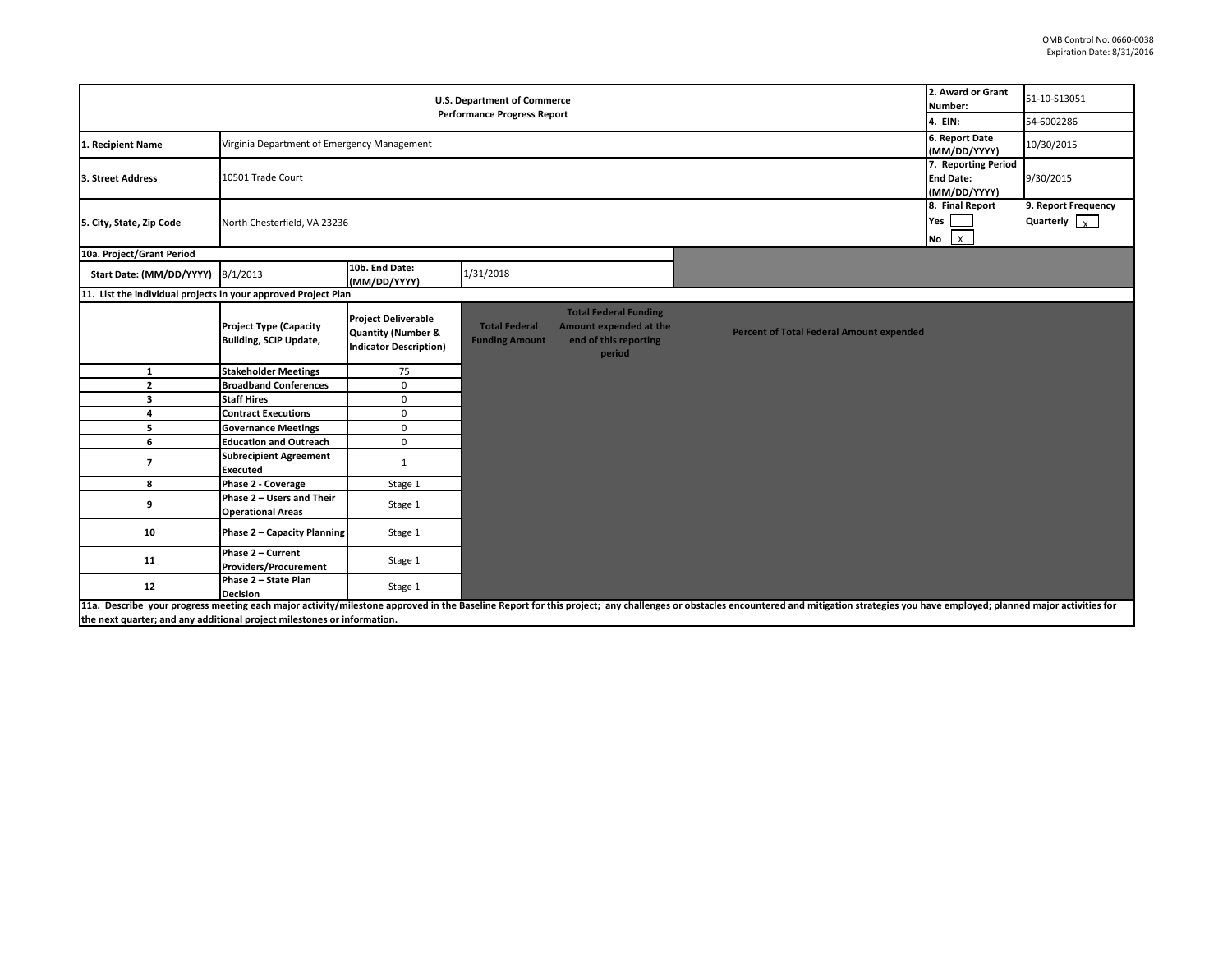1. Stakeholder Meetings - During this quarter five of the RPACI's held quarterly meetings and/or conference calls where the FirstNet initiative was discussed. During these discussions there were continued conversation amon stakeholders to reintroduce the project and what this means to the region. **2.** Broadband Conferences – The planning and the region.

committee for the APCO conference is wrapping up the final stages for the Conference scheduled the last week of October. The program office stood up a booth for outreach activities. There will be several indviduals sponser grant; however, at this time the number is not finalized.

3. Hiring Personnel – The Program Manager position (which will be 50% of time spent on FirstNet) has been advertised and recruited. Program Manager will start the first of November.

4. Contract Executions – The MACINAC initiative will continue and the SWIC Office is looking into at what level of involvement this will be, as well as the funding level for this up coming Phase II. This initiative is the that have joined together for advance interoperability http://www.macinac.org/.

5. Governance Meetings - In the project plan for CIT, the governance will be the first deliverable. The Commonwealth is aware that we are due the governance structure and should be meeting regularly. CIT has began thier in the stakeholders to develop the governance structure.

6. Education and Outreach Materials - The SWIC Office will be conducted education and outreach during the upcoming conference as well as the normal channels of commucations with stakeholders. CIT has been developing a comp of stakeholders to reach the appropriate audience. 7.

Subrecipient Agreement Executed - The sub grant with the Center of Innovative Technology will go into affect on July 1, 2015. CIT has been working according to thier SOW, there has not been any ecpenditures within this qua adminstravie procedures. 8 - 12. Virginia has submitted the phase two

modifcation package to the program office. For this quarter we have reported 8 - 12 as being in the Stage 1 - Process Development.

## 11b. If the project team anticipates requesting any changes to the approved Baseline Report in the next quarter, describe those below. Note that any substantive changes to the Baseline Report must be approved by the Depart **Commerce before implementation.**

The SWIC Office has submitted the Phase II modification package and is working on revising the feedback from NTIA. Once approved, Virginia make the modification changes within the program and reporting.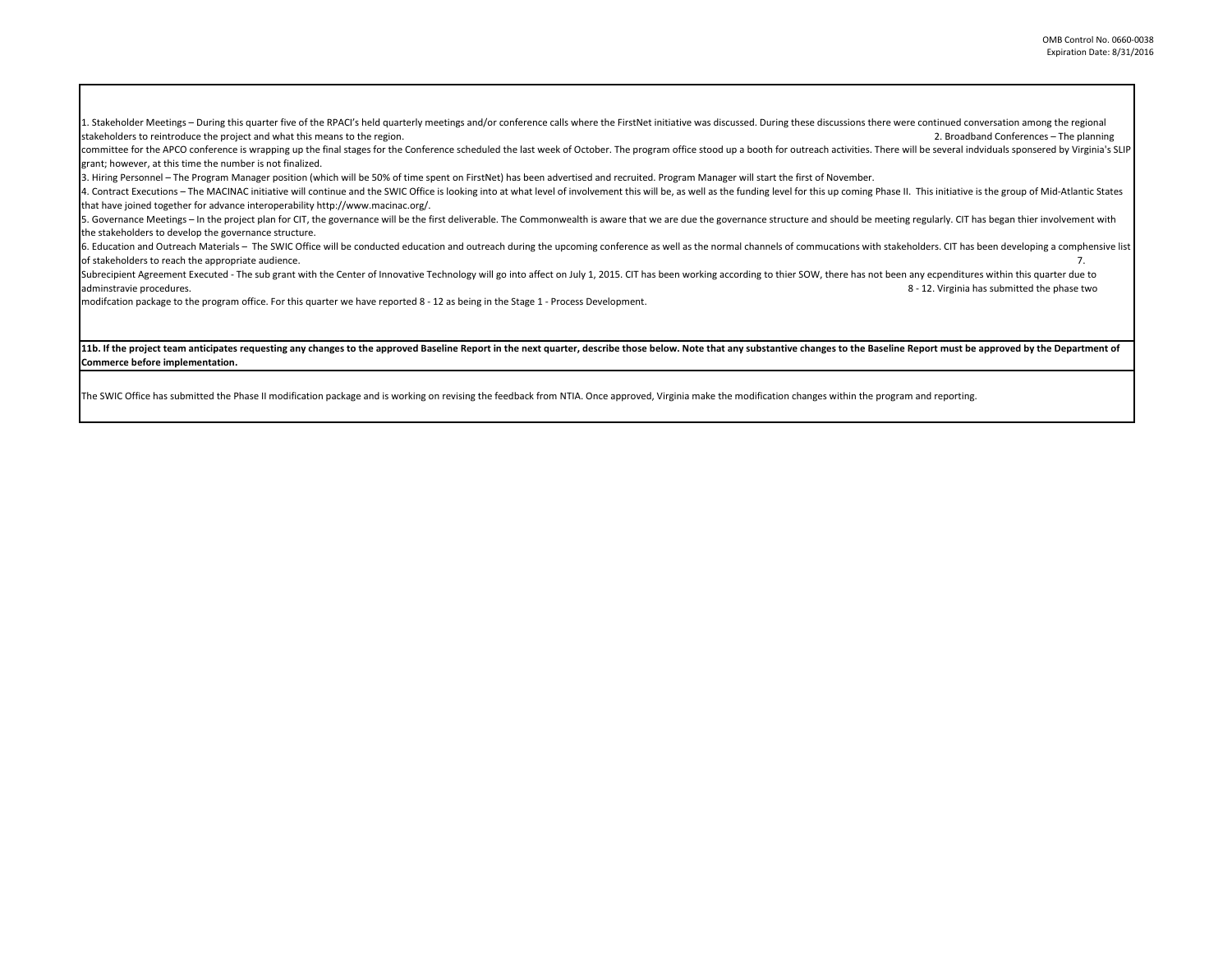| 11c. Provide any other information that would be useful to NTIA as it assesses this project's progress.                                                                                                                                       |                                                                                         |                                           |                                 |                      |                               |                   |                 |                                                |                                          |
|-----------------------------------------------------------------------------------------------------------------------------------------------------------------------------------------------------------------------------------------------|-----------------------------------------------------------------------------------------|-------------------------------------------|---------------------------------|----------------------|-------------------------------|-------------------|-----------------|------------------------------------------------|------------------------------------------|
|                                                                                                                                                                                                                                               |                                                                                         |                                           |                                 |                      |                               |                   |                 |                                                |                                          |
| 11d. Describe any success stories or best practices you have identified. Please be as specific as possible.                                                                                                                                   |                                                                                         |                                           |                                 |                      |                               |                   |                 |                                                |                                          |
| None at this time                                                                                                                                                                                                                             |                                                                                         |                                           |                                 |                      |                               |                   |                 |                                                |                                          |
| 12. Personnel                                                                                                                                                                                                                                 |                                                                                         |                                           |                                 |                      |                               |                   |                 |                                                |                                          |
| 12a. If the project is not fully staffed, describe how any lack of staffing may impact the project's time line and when the project will be fully staffed.                                                                                    |                                                                                         |                                           |                                 |                      |                               |                   |                 |                                                |                                          |
| 1. The project office is not fully staffed at this time; however this should not impact the project's timeline according to the deliverables.                                                                                                 |                                                                                         |                                           |                                 |                      |                               |                   |                 |                                                |                                          |
| 12b. Staffing Table                                                                                                                                                                                                                           |                                                                                         |                                           |                                 |                      |                               |                   |                 |                                                |                                          |
| <b>Job Title</b>                                                                                                                                                                                                                              | FTE%                                                                                    | Project (s) Assigned                      |                                 |                      |                               |                   |                 |                                                | Change                                   |
| SWIC (Vacant)                                                                                                                                                                                                                                 | 50%                                                                                     | PSBN, FirstNet                            |                                 |                      |                               |                   |                 | Vacant position January<br>20, 2015            |                                          |
| IO Program Manager                                                                                                                                                                                                                            | PSBN, FirstNet<br>50%                                                                   |                                           |                                 |                      |                               |                   |                 | Projected hire date<br>10/10/2015              |                                          |
|                                                                                                                                                                                                                                               |                                                                                         |                                           |                                 |                      |                               |                   |                 |                                                |                                          |
|                                                                                                                                                                                                                                               |                                                                                         |                                           |                                 |                      |                               |                   |                 |                                                |                                          |
|                                                                                                                                                                                                                                               |                                                                                         |                                           |                                 |                      |                               |                   |                 |                                                |                                          |
| 13. Subcontracts (Vendors and/or Subrecipients)                                                                                                                                                                                               |                                                                                         |                                           |                                 |                      |                               |                   |                 |                                                |                                          |
| 13a. Subcontracts Table - Include all subcontractors. The totals from this table must equal the "Subcontracts Total" in Question 14f.                                                                                                         |                                                                                         |                                           |                                 |                      |                               |                   |                 |                                                |                                          |
| Name                                                                                                                                                                                                                                          | <b>Subcontract Purpose</b>                                                              |                                           | <b>Type</b><br>(Vendor/Subrec.) | RFP/RFQ Issued (Y/N) | Contract<br>Executed<br>(Y/N) | <b>Start Date</b> | <b>End Date</b> | <b>Total Federal Funds</b><br><b>Allocated</b> | <b>Total Matching Funds</b><br>Allocated |
| Data Collection                                                                                                                                                                                                                               | To collect information from<br>stakeholders for PSBN                                    | TBD                                       | Vendor                          | ${\sf N}$            | N                             |                   |                 | \$280,000.00                                   |                                          |
| Project Manager/Subject Matter Experts Assist in development of planning for                                                                                                                                                                  | est of NPSBN                                                                            | TBD                                       | Vendor                          | ${\sf N}$            | $\,$ N                        |                   |                 | \$639,127                                      |                                          |
| Regional Coordination/Outreach/Office<br>Mgr                                                                                                                                                                                                  | Organize stakeholder meetings;<br>maintain website and awareness                        | Caliper                                   | Vendor                          | Y                    | Y                             | 10/1/2013         | 6/30/2015       | \$312,480                                      |                                          |
| Regional Coordination                                                                                                                                                                                                                         | MACINAC                                                                                 | All Hazards                               | Subrec                          | ${\sf N}$            | Y                             | 2/25/2014         | 6/30/2016       | \$90,000                                       | 22500                                    |
| Interop Conference                                                                                                                                                                                                                            | Annual stakeholder conference,<br>tracks will include informational<br>sessions on PSBN | APCO                                      | Vendor                          | Y                    | Y                             | 10/1/2013         | Dec-15          | \$150,000                                      |                                          |
| Project Management                                                                                                                                                                                                                            | Project Management and Support<br>for FirstNet                                          | Center for Innovative Technology<br>(CIT) | Subrec                          | $\mathsf{N}$         | Y                             | 7/1/2015          | $Jan-18$        | \$1,285,243                                    |                                          |
| 13b. Describe any challenges encountered with vendors and/or subrecipients.                                                                                                                                                                   |                                                                                         |                                           |                                 |                      |                               |                   |                 |                                                |                                          |
|                                                                                                                                                                                                                                               |                                                                                         |                                           |                                 |                      |                               |                   |                 |                                                |                                          |
| The total amount of contracts now exceeds the orginal budget due to the execution of CIT. Some costs that were orginally budgeted in non-contractual costs have been rolled into that contract. This has been accounted for in<br>two budget. |                                                                                         |                                           |                                 |                      |                               |                   |                 |                                                |                                          |